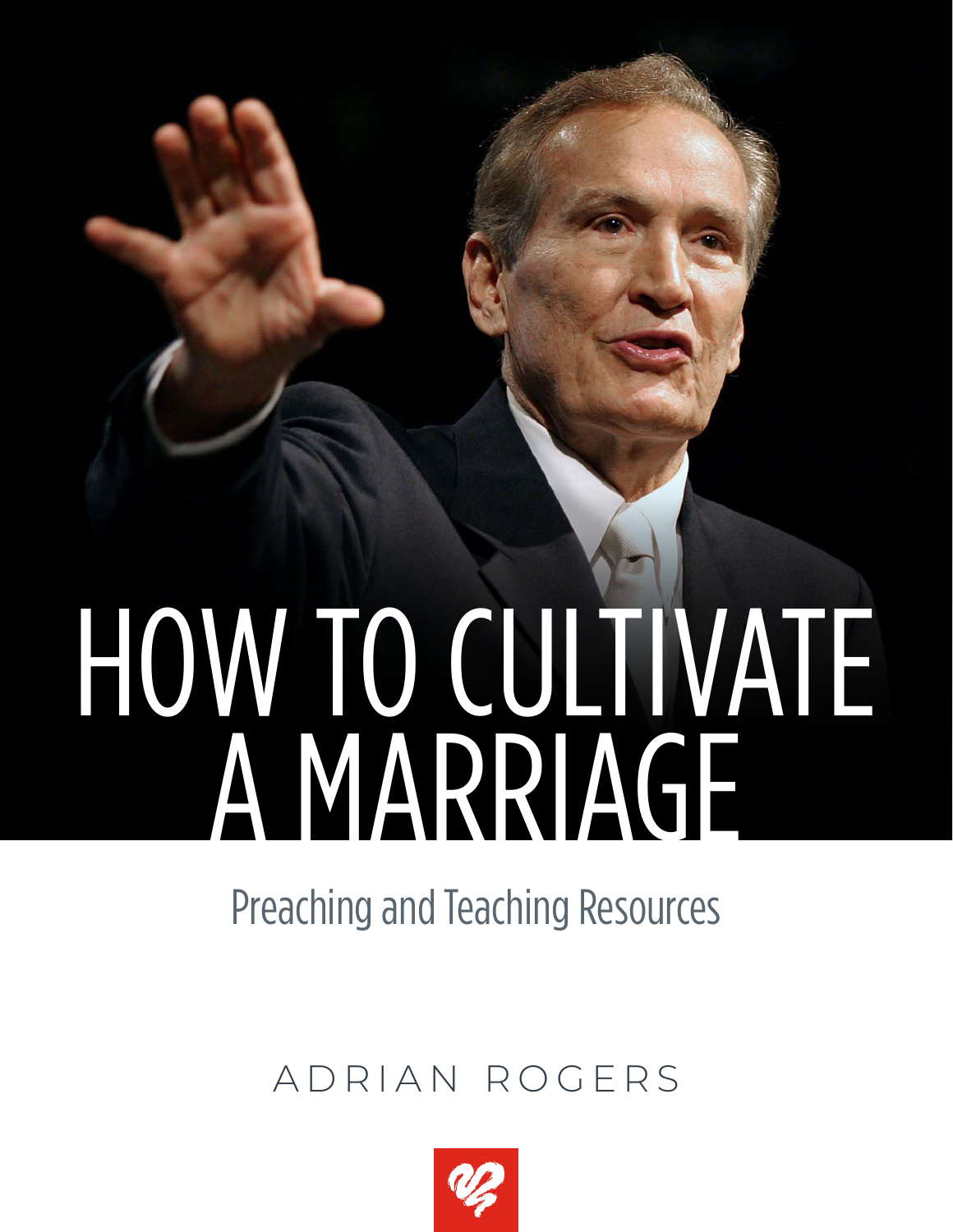

ADRIAN ROGERS

We are grateful for the opportunity to provide this transcript produced from a live sermon preached by Adrian Rogers while serving as pastor of Bellevue Baptist Church in Memphis, Tennessee. This transcript is intended for your personal, non-commercial use.

### **Note: Though it has been transcribed from a version used for broadcast, it may contain stutters, stammers, and other authentic remarks as would be common in a live setting.**

In order to ensure our ability to be good stewards of Adrian Rogers' messages, Love Worth Finding has reserved all rights to this content.

Except for your personal, non-commercial use and except for brief quotations in printed reviews, no part of this publication may be reproduced, stored in a retrieval system, or transmitted in any form or by any means—electronic, mechanical, photocopy, recording, or any other—without the prior permission of the publisher.

Copyright © 2022 Love Worth Finding Ministries, Inc.

Transcripts are used by permission of the Rogers Family Trust.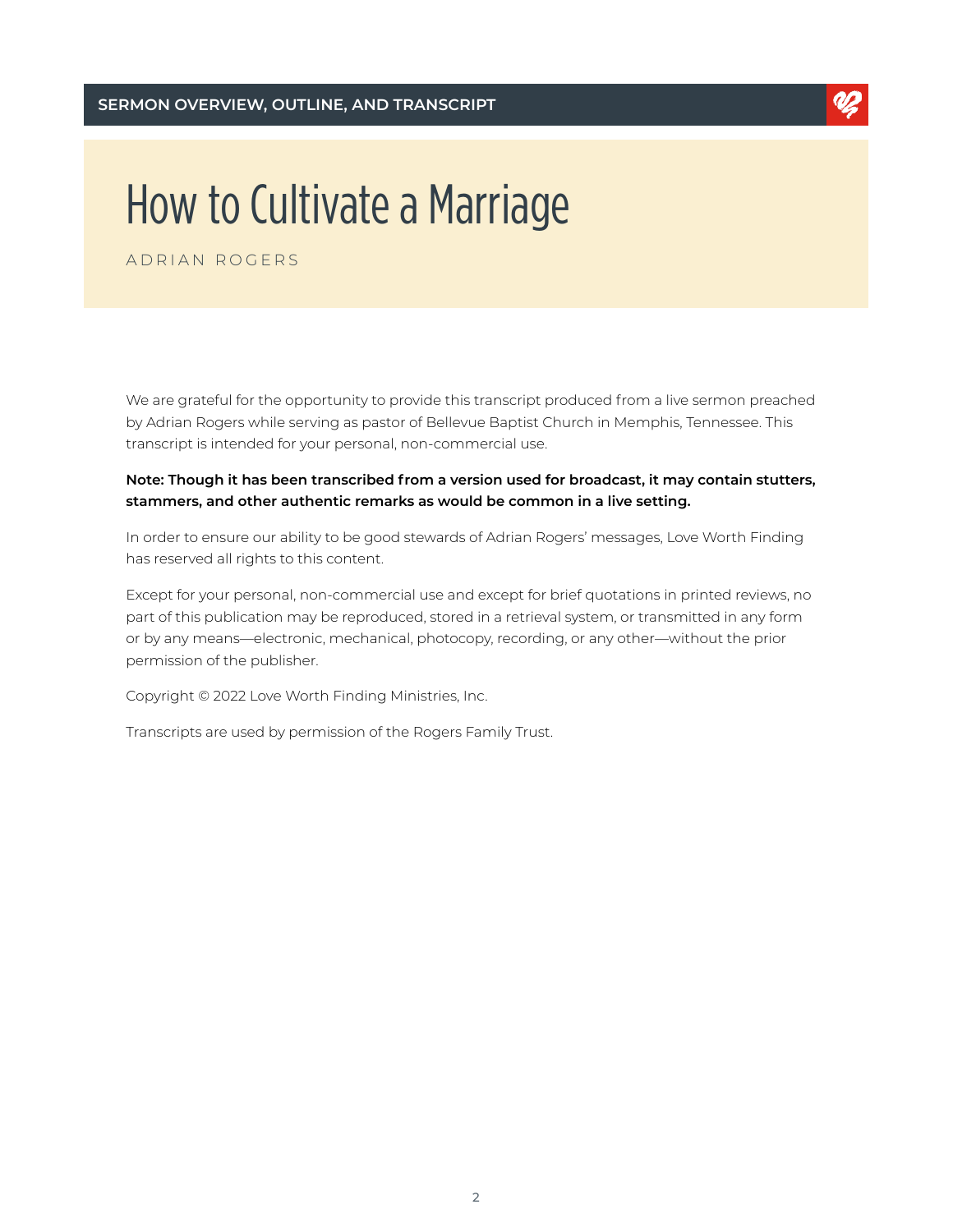

**SERMON REFERENCE:** Ephesians 5:23-33 **LWF SERMON NUMBER:** #1954

Adrian Rogers says, "We can never be over those things that God wants to be under us -- until we get under those things that God has put over us."

In order to learn how to cultivate a marriage and a healthy home, we must first understand godly authority.

Ephesians 5:23 says, "For the husband is the head of the wife, even as Christ is the head of the church: and He is the Savior of the body."

This does not mean wives are inferior to their husbands; in Christ, we're equal. But God created us to meet different needs and fulfill different roles within the home.

When the Bible speaks of the husband being the head of the home, it is not speaking of his rights; it speaks of his responsibilities.

There are three major responsibilities that deal with the husband, the first being his servant leadership.

Ephesians 5 does not call the husband a dictator. Rather, we are given the example of Jesus Christ, who is head of the Church, yet serves her and meets her needs. We are to meet the needs of our wives, who submit to our servant leadership.

Husbands are also responsible for sacrificial love, which is first passionate. It is a commitment that comes from the deepest part of our being.

It is also a purifying love, as Ephesian 5:26 says: "That he might sanctify and cleanse it with the washing of water by the word... not having spot, or wrinkle, or any such thing; but that it should be holy and without blemish."

Husbands are to express their love through their protection. If the enemy wants to attack our homes, he has to go through the husband. Husbands are also responsible for offering loving provision, to meet our family's physical, spiritual, and emotional needs.

Finally, husbands are responsible for showing steadfast loyalty. Jesus promised to never leave nor forsake His church. (Hebrews 13:5) Likewise, we are responsible for keeping the vows we made when we entered our marriage covenant. If we think of marriage as a contract, we will look for loopholes, and miss the blessing that it truly is. But if viewed as a covenant, we will cultivate something beautiful.

## **LIFE APPLICATION**

Are you cultivating a marriage based on servant leadership, sacrificial love, and steadfast loyalty?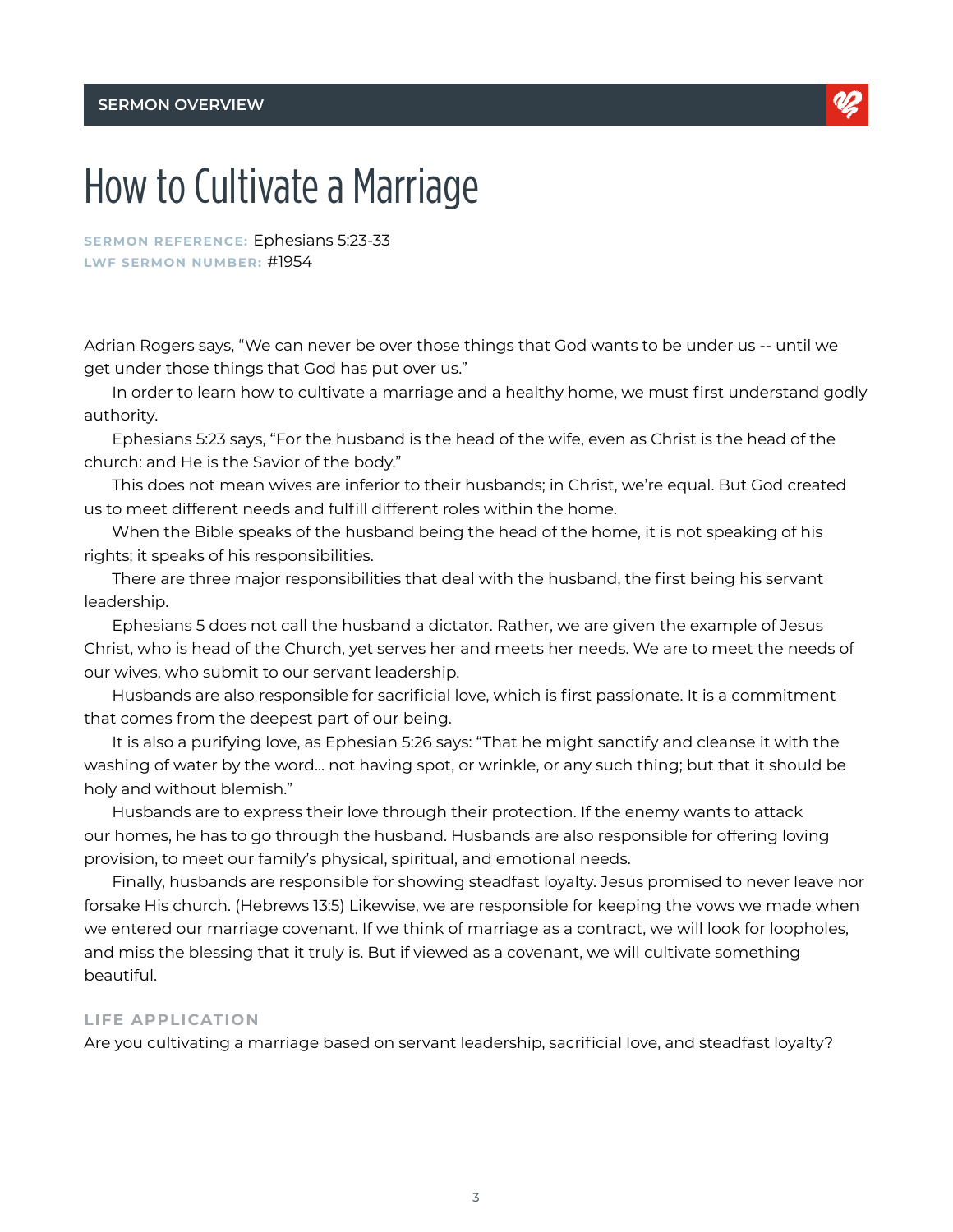

**SERMON REFERENCE:** Ephesians 5:23-33 **LWF SERMON NUMBER:** #1954

- 1) INTRODUCTION
	- a) Ephesians 5:23
	- b) We cannot function in any area, either in the church or out of the church, if we do not believe in authority or understand authority.
	- c) Authority is everywhere.
		- i) It's in our common, ordinary laws that God has put into society.
			- (1) For example, it's in our traffic laws.
	- d) God wants to give us Kingdom authority.
		- i) God did not make us to be slaves to the world, the flesh and the devil.
		- ii) But there is a great principle that God does not give authority to those with a rebellious spirit.
			- (1) We can never be over those things that God wants to be under us until we get under those things that God has put over us.
				- (a) This is the basic key principle in Kingdom authority.
	- e) The problem in America today is in the family.
		- i) The problem is primarily with the husband.
		- ii) We have not understood responsibilities and Kingdom authority in the home.
			- (1) Husbands and fathers need to see their responsibilities, not their rights.
				- (a) When the Bible speaks of the husband being the head of the home, it is not speaking of his rights; it's speaking of his responsibilities.
	- f) Marriage is a covenant, not a contract.
		- i) If we think of marriage as a contract, then we'll be looking for loopholes and ways to break the contract.
		- ii) Marriage is a covenant between a man, a woman and God.
	- g) There are three major responsibilities that deal with headship in the home.
		- i) If husbands do not exercise the Kingdom authority that God has given them, then their home will not be a wonderful home and their marriage will not be a magnificent marriage.
		- ii) If wives do not understand their God-assigned responsibilities in the home, then they will miss an incredible blessing.
	- h) Today's message will focus on the husband's three major responsibilities.
- 2) SERVANT LEADERSHIP (Ephesians 5:23)
	- a) The words "servant leadership" are not exclusive; they go together.
	- b) Ephesians 5:23
		- i) When the Bible says that the husband is the head of the home, it does not mean that he is the dictator.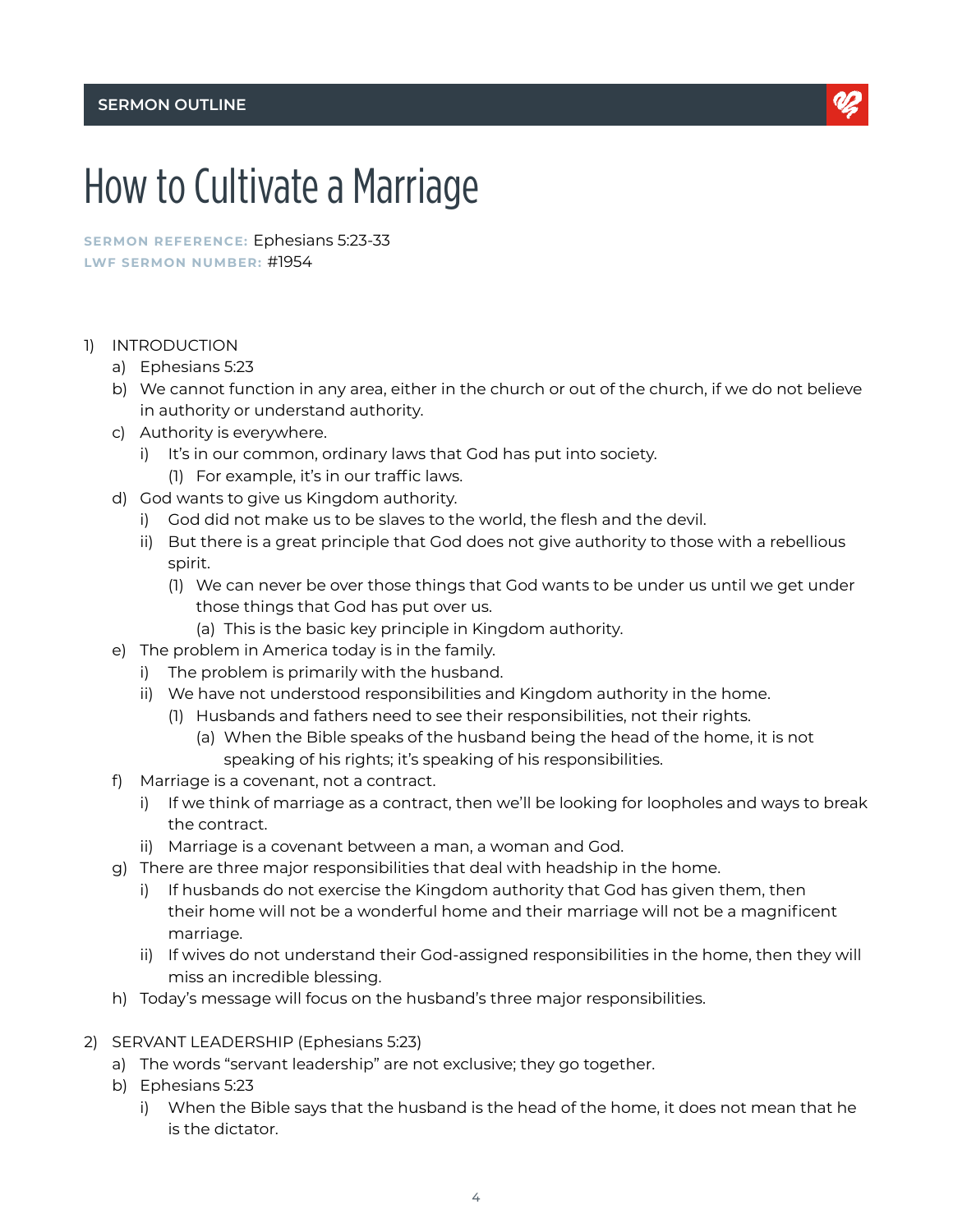

- c) Jesus Christ is the head of the church.
	- i) The husband is to be the head of the wife as Christ is the head of the church.
		- (1) Jesus is the sovereign Lord of the church.
		- (2) Jesus Christ never forces us to do anything.
		- (3) He is not the dictator of the church but the head of the church.
			- (a) The husband is not a dictator but the head.
- d) Headship means to have responsibility.
	- i) The wife, who is to be submissive to her husband, has every right to look to her husband to meet her every need as a wife in the home.
		- (1) This doesn't mean that the wife is to bow to her husband.
		- (2) It means that the husband is responsible to meet her needs just as the Lord Jesus Christ is responsible to meet the needs of the church.
	- ii) Headship is not a chain of command but a line of responsibility.
- e) 1 Corinthians 11:3
	- i) God the Father, God the Son and God the Holy Spirit are coequal and coeternal.
	- ii) Philippians 2:6
		- (1) Just as husbands and wives are equal, God the Father and God the Son are equal.
	- iii) The Bible says that the head of Christ is God.
		- (1) This does not mean boss or dictator.
			- (a) There's no need for dictatorship among equals.
		- (2) The Lord Jesus is at the right hand of the Father on the throne, and so it is in the home.
	- iv) The submission of the Lord Jesus to the Father is not one that comes out of fear or dominion, but it is based in love because of love.
- f) Luke 22:25-26
	- i) This passage is key to Kingdom authority and to those who want authority.
	- ii) If you want to be chief, then learn to be a servant.
- g) The Lord Jesus was a leader who served.
	- i) John 13:13-15
	- ii) Jesus, our Lord and Master, set the example for us.
- h) A home needs a head.
	- i) Anything with no head is dead, and anything with two heads is a freak.
	- ii) God has put headship in the home, and that is the husband's responsibility.
		- (1) This does not mean that the wife is inferior to the husband.
		- (2) In Christ, we are equal.
			- (a) Galatians 3:28
			- (b) Equality does not mean sameness.
				- (i) Genesis 1:27
				- (ii) God made us different that He might make us one.
				- (iii) The devil, under the guise of making us equal, has tried to make us the same.
		- (3) The wife may be superior to her husband in many things.
- i) In the home, the responsibility is on the husband.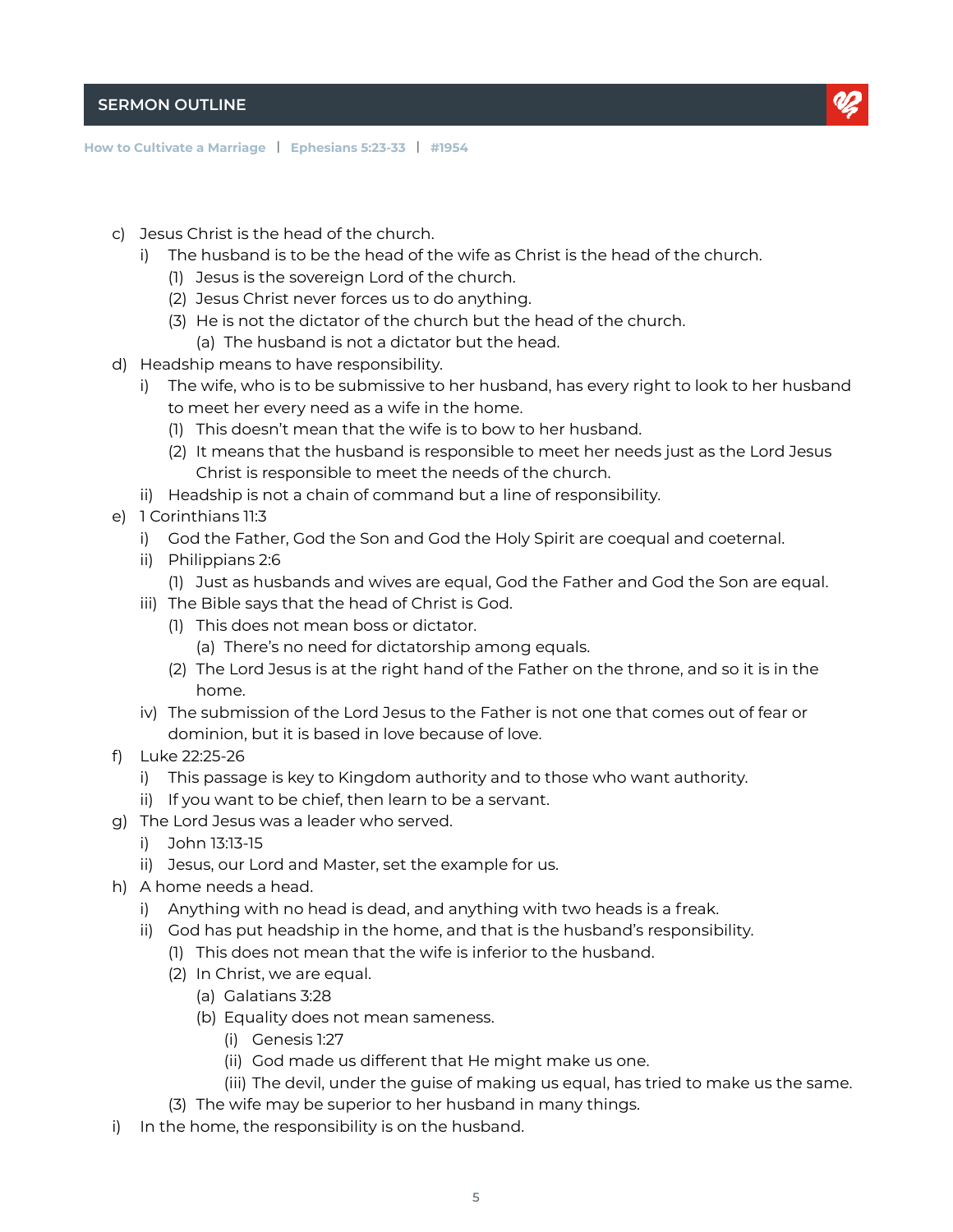

- i) He cannot dodge it.
- ii) The major problem in America today is slacker husbands who are not doing what God has called them to do.
- j) No man can be the head of his home until he is under the headship of Christ.
	- i) If he is not willing to be under, then what right or expectation does he have to have the anointing and the power of God to be the husband that God wants him to be?
- 3) SACRIFICIAL LOVE (Ephesians 5:25)
	- a) Ephesians 5:25
		- i) Husbands are to love their wives as Christ loved the church, and He died for the church.
	- b) Sacrificial love is passionate love.
		- i) This does not mean sexual passion, though that is part of married love, but this is emotion and commitment that comes from the deepest part of your being.
		- ii) This means that apart from his relationship with God, there is nothing too precious for a husband to give up for his wife.
		- iii) A husband owes his wife passionate love.
	- c) Sacrificial love is purifying love.
		- i) Ephesians 5:26-27
		- ii) Just as Jesus Christ is pastor, priest and prophet to the church, the husband is to be prophet, priest and pastor to his wife.
			- (1) He is to intercede for her, to teach her, to lead her and to protect her spiritually.
			- (2) 1 Corinthians 14:35
				- (a) This does not mean that a woman cannot utter a word, sing or pray in church.
				- (b) The author is saying that God has put male authority in the church and in the home.
				- (c) It means that a husband is to say with Joshua of old, "For me and my house, we will serve the Lord."
					- (i) Joshua 24:15
				- (d) God wants to work on the husband; and when a wife goes to someone else for answers or tries to give him the answers, she might hinder what God is trying to do.
		- iii) A husband's assignment from God is to make his wife a more radiantly beautiful Christian, just as Jesus is purifying the church.
	- d) Sacrificial love is protecting love.
		- i) Ephesians 5:28
			- (1) A man is sick who does not care for his own body.
			- (2) A home is sick when the husband does not protect his wife.
		- ii) 1 Peter 3:7
			- (1) This does not mean that the wife is inferior.
				- (a) Gold is weaker than steel, but it is not inferior.
				- (b) Silk is weaker than denim, but it is not inferior.
					- (i) Silk is more refined, more fragile, more intrinsically beautiful.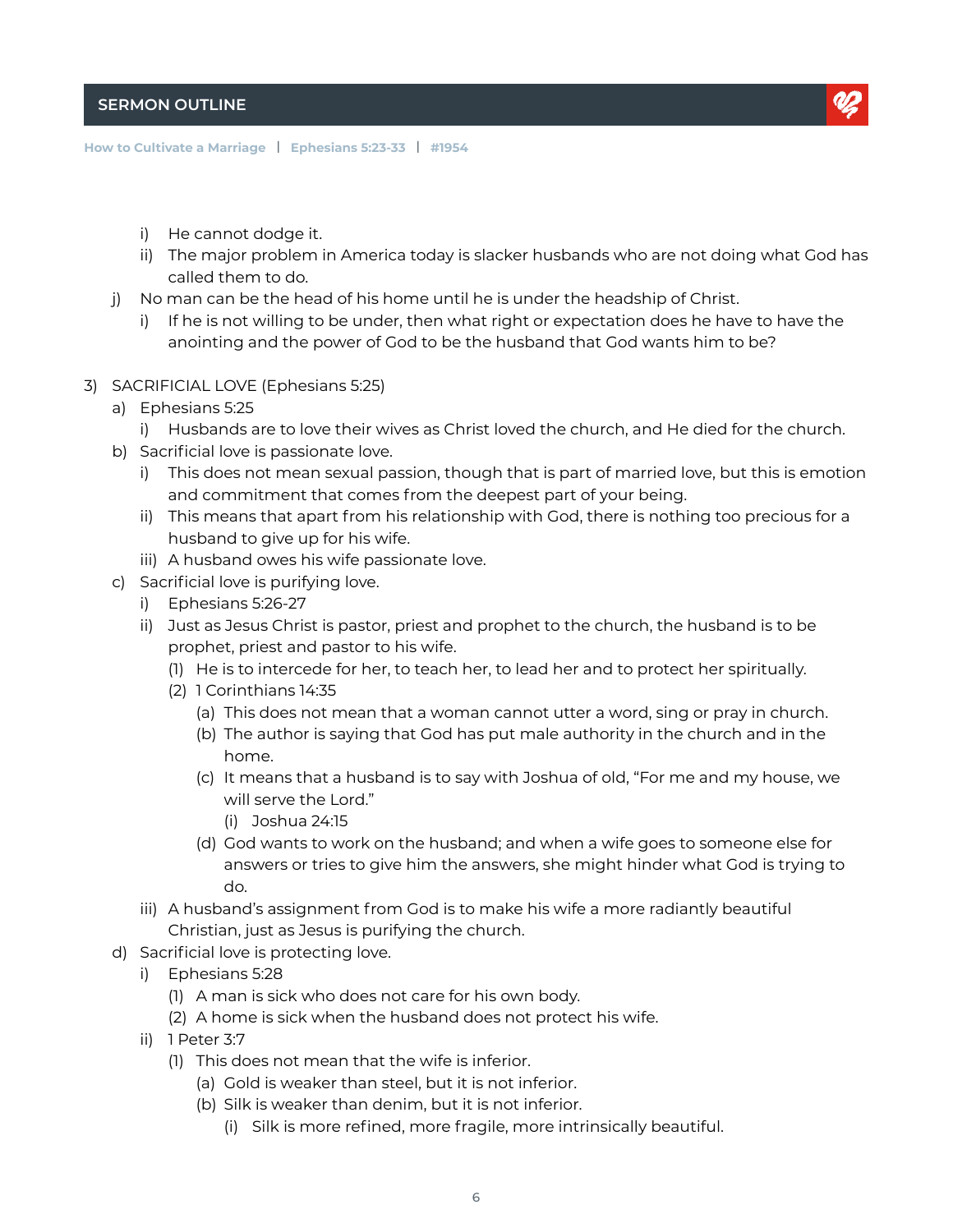

- iii) God made the woman as the weaker vessel, and the husband needs to protect his wife. (1) Not only to protect her physically, but also to protect her emotionally and spiritually.
	- (a) Satan cannot get at the family unless he comes through the husband.
		- (i) The husband is the door keeper.
		- (ii) Genesis 2:15
			- 1. God made the man to keep the garden, which means to protect it.
		- (b) A thief cannot rob a strong man's house except he first binds the strong man.
- iv) As a husband assumes his responsibility, he must understand that he has to be under the Lord Jesus, who is going to assume His responsibility to take care of you.
- e) Sacrificial love is providing love.
	- i) Ephesians 5:29
		- (1) The husband wants to provide for his wife's emotional, physical and spiritual needs.
		- (2) A husband is to love his wife as he loves his own body because she is part of him.
			- (a) A husband who does not meet his wife's needs is committing spiritual and matrimonial suicide.
	- ii) A husband is to provide for his wife's emotional needs:
		- (1) He should constantly praise her and admire her.
		- (2) It is a husband's responsibility to give his wife appreciation and a thank you.
		- (3) A husband should praise his wife for more than her physical beauty.
			- (a) Thank her for her patience.
			- (b) Thank her for her prayer life.
			- (c) Thank her for the ways she makes your home beautiful.
		- (4) Encourage your wife.
	- iii) A husband is to meet his wife's spiritual needs.
- 4) STEADFAST LOYALTY (Ephesians 5:30-33)
	- a) Ephesians 5:30
		- i) This passage is talking about the church in Christ.
			- (1) Just as the church is taken out of the wounded side of Christ, woman was taken out of the wounded side of man.
	- b) Ephesians 5:31-33
		- i) "For this cause shall a man leave his father and mother and cleave unto his wife."
	- c) The husband is to be the head of his wife as Christ is the head of the church.
		- i) The Lord Jesus will never walk out on the church.
			- (1) Hebrews 13:5
		- ii) There are men today who make a holy vow (a covenant, not a contract), and then walk out.
			- (1) Many say that they owe it to themselves to be happy.
				- (a) In reality, they owe it to God to keep their promise.
				- (b) They owe it to their wife and children.
	- d) When a husband gets under the authority that is over him, then he can have the authority that God has put under him.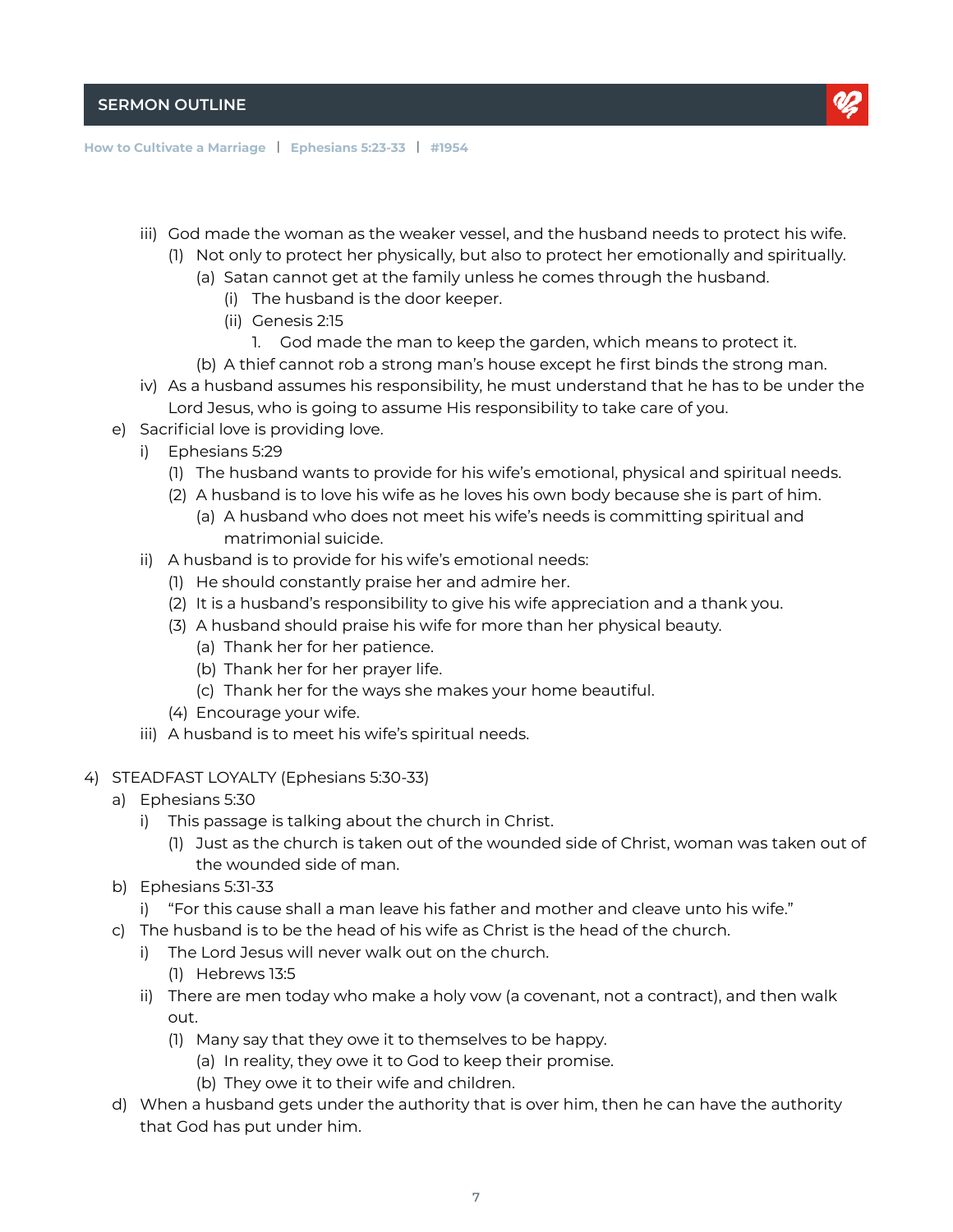

- i) A wife can submit to a man who is willing to die for her and shows it by the way he lives for her.
	- (1) And homes will be what God intended for them to be.
- 5) CONCLUSION
	- a) Ephesians 5 and 6 come in the context that tells us to be filled with the Spirit.
		- i) The only way that you can be this kind of a husband as outlined in Scripture is to be filled with the Spirit.
		- ii) When you give your heart to Jesus Christ and surrender to Him, the Holy Spirit of God will come into you and will give you the Spirit of Jesus so that you can love like Jesus.
			- (1) You must first give your heart to Jesus so that you can give your home to Jesus.
	- b) Jesus wants to come into your heart today.
	- c) Pray to Him now and ask Him to come into your life.
	- d) Call upon Jesus today. Repent (turn) from your sins, and turn to Jesus. Ask Him to forgive you of your sins, and acknowledge Him as Lord of your life.
		- i) Romans 3:23
		- ii) Romans 10:9-10
		- iii) Romans 10:13
		- iv) Acts 16:31
		- v) John 3:16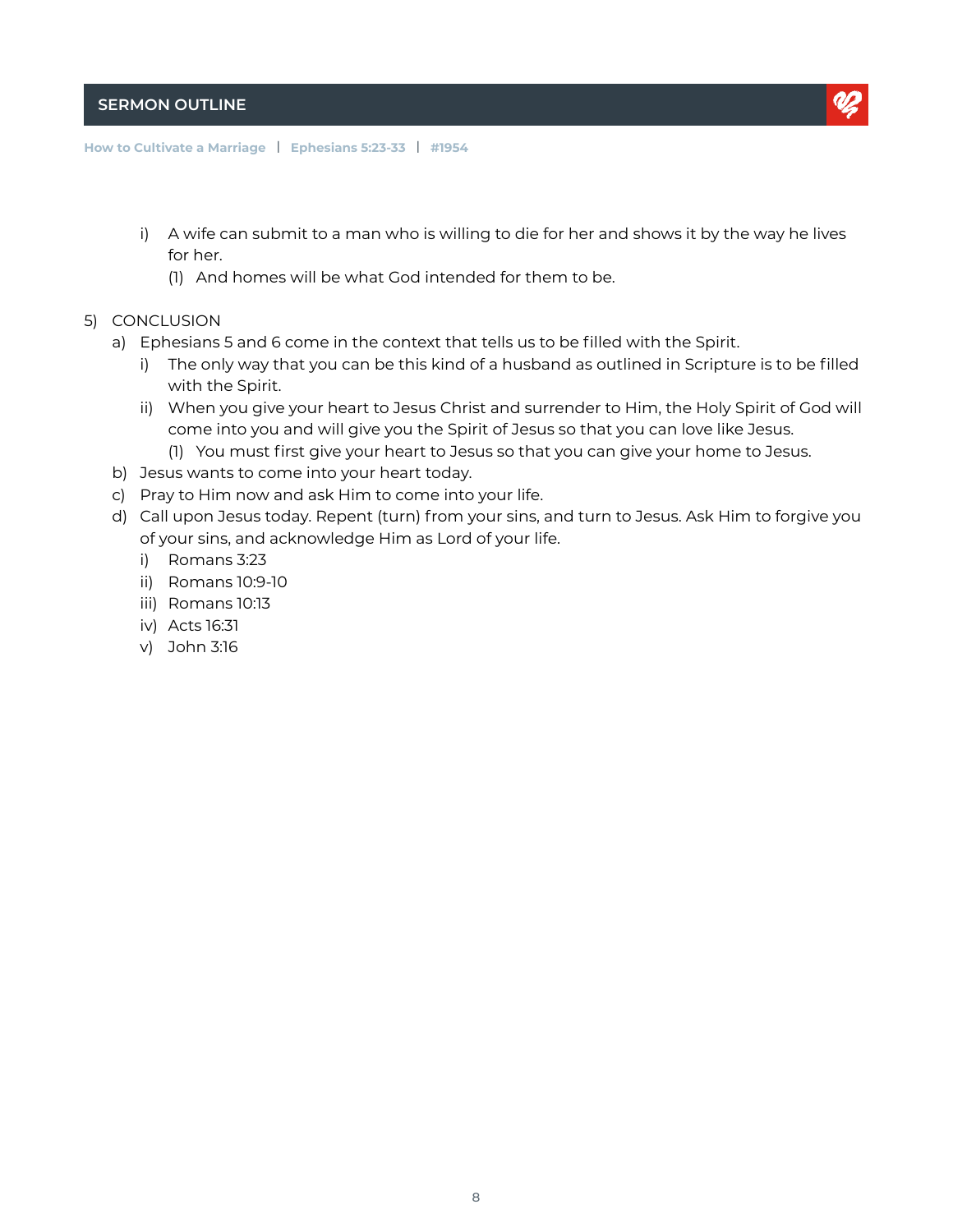

**SERMON REFERENCE:** Ephesians 5:23-33 **LWF SERMON NUMBER:** #1954

Would you take God's Word and find Ephesians chapter 5 please? And just a moment we're going to look at verse 23, and then we're going to look at some more verses. But I want to talk to you about Kingdom Authority and the home and literally, headship in the home.

Now some of us are disappointed in our homes. Somebody has said that the difference between courtship and marriage is the difference between the pictures in the seed catalog and what comes up. Perhaps we need to learn a little bit more about how to cultivate a marriage.

Look if you will please in Ephesians 5 verse 23, "For the husband is the head of the wife, even as Christ is the head of the church, and He," Christ, "is the Savior of the body," and the husband is to be like that to the home.

Now we've been in this series on Kingdom Authority, and we have taught you that you cannot function in any area, in the church or out of the church, if you don't believe in authority and don't understand authority. It's everywhere.

It's in the traffic laws. I heard of a man who was riding along with a friend and they were going at a good clip. They came to a red light, the light was red, the man went right on through. He said, "Hey, man, be careful. You'll kill us." Well, he said, "Don't worry about it," said, "I have a brother who is a wonderful driver; he never stops for red lights. Never!" The man said, "Well, alright." Then later on they came to a green light, and the driver of the car slammed on his brakes. He said, "Man you're crazy; that was green." He said, "I know, but my brother might be coming the other way." Can you imagine, can you imagine what life would be like without just the common, ordinary laws that God has put into society?

Now we've been teaching you a principle these last weeks, that God wants to give us Kingdom Authority, that God did not make us to be slaves to the world, the flesh, and the devil. But there is a great principle that God does not give authority to those with a rebellious spirit. And the principle is, we can never be over those things that God wants to be under us until we get under those things that God has put over us. Now we need to understand that. That is the basic key principle in Kingdom Authority.

May I tell you what the problem is in America today? The problem is in the family. And may I sharpen the focus? The problem is primarily with the husband. Stu Weber has said, "The problem in America is failure in the highest office of the land, that office being husband and father." That's the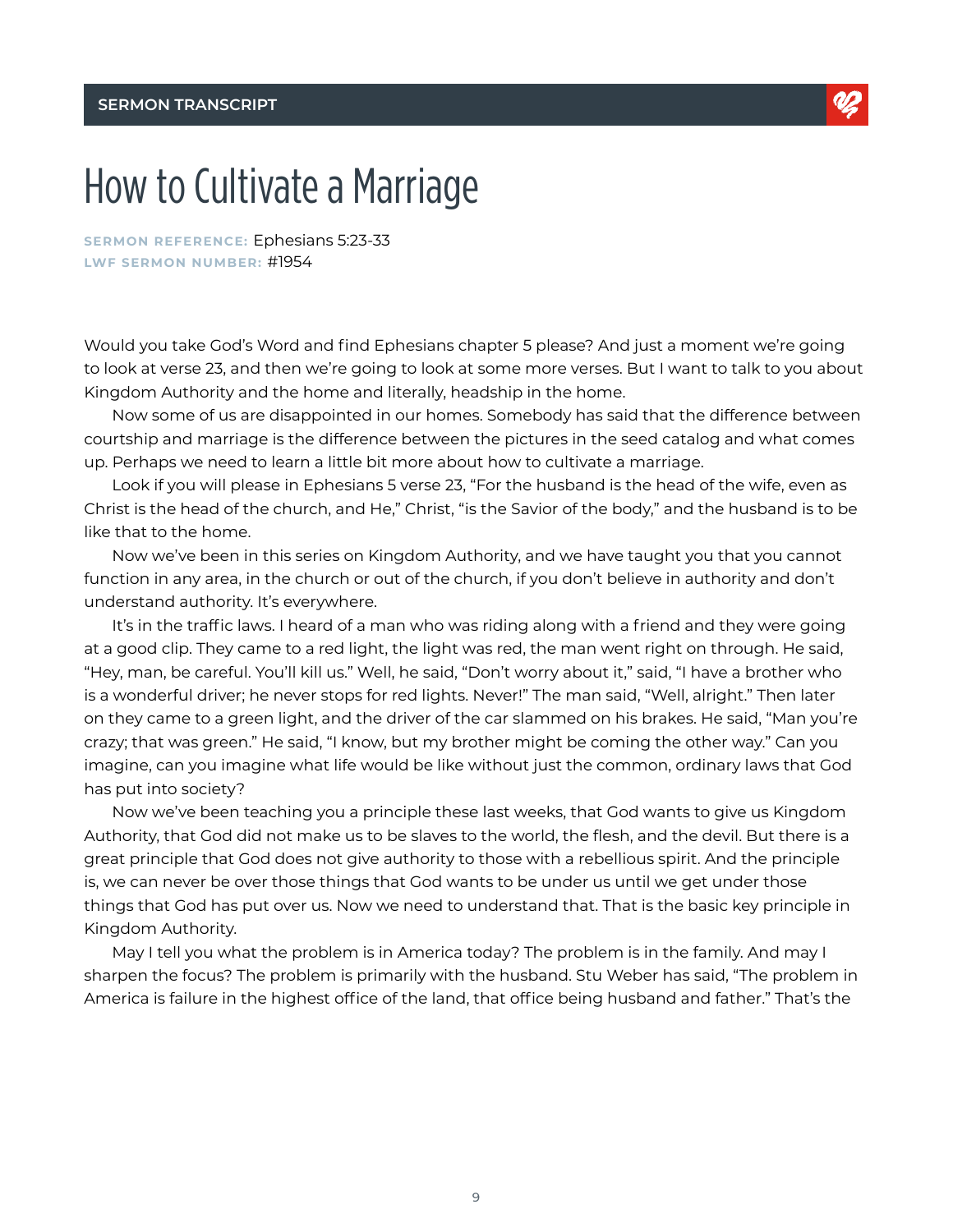#### **SERMON TRANSCRIPT**



problem in America, and we want to point fingers somewhere else, but the problem is that we have not understood responsibilities and Kingdom Authority in the home.

We need to see as fathers, as husbands, as dads, our responsibilities, not our rights. When the Bible speaks of the husband being the head of the home, that's not speaking of his rights; it's speaking of his responsibilities.

Marriage is a covenant not a contract. If you think of marriage as a contract, you're going to be looking for loopholes, ways to break that contract. But marriage is a covenant between a man, a woman and God, and it brings with it awesome responsibilities.

And there are three major responsibilities that deal with headship in the home. And I want to say to the husband that if you do not exercise the Kingdom Authority that God has given to you, your home is not going to be a wonderful home; your marriage will not be a magnificent marriage. I want to say to our ladies, if you do not understand your proper place, God's assigned responsibility in the home, you're going to miss an incredible blessing.

Now let me tell you what those three major responsibilities are that the husband has as we're talking about Kingdom Authority and headship in the home. The first responsibility that the husband has is this: he is responsible for servant leadership. Now I've chosen to put those words together, servant leadership. Those words are not exclusive, they go together. When the Bible says that the husband is the head of the home, it does not say he is the dictator. It says that he is the head. That does not mean therefore that he's a top sergeant using the Bible as a club rather than a sword to beat his wife over the head with it. He is the one who is responsible.

Who is the head of the church? Jesus Christ. True. And the husband is to be the head of the wife as Christ is the head of the church. Well I want you to think about Jesus who is the head of the church. That is, He is the Sovereign Lord of the church. He's your Lord. I want to ask you a question. Has Jesus Christ ever, ever forced you to do anything? Not one time. Not one time. Not one time. And yet Jesus is the head of the church, and He is the Lord of my life, and if I know my heart, I would die for Jesus Christ. And yet He is not the dictator of the church; He is the head of the church. And this is what a husband needs to be.

Now, you see, headship means to have responsibility. And so if you as a husband say I am the head of the home, then your wife, who is to be submissive to you, listen, has every right to look to you to meet her every need that she has as a wife in the home. Doesn't mean she's to kowtow to you, it means you're responsible to meet her needs, just as the Lord Jesus Christ is responsible to meet the needs of the church.

We hear so much of the chain of command. It's not primarily a chain of command, it is a line of responsibility, to be the head of a corporation, as we have some here today; means that you are responsible for that corporation. Now here's a key verse, a key verse, put it in your margin. First Corinthians 11 and verse 3, now listen to it, "But I would have you to know that the head of every man

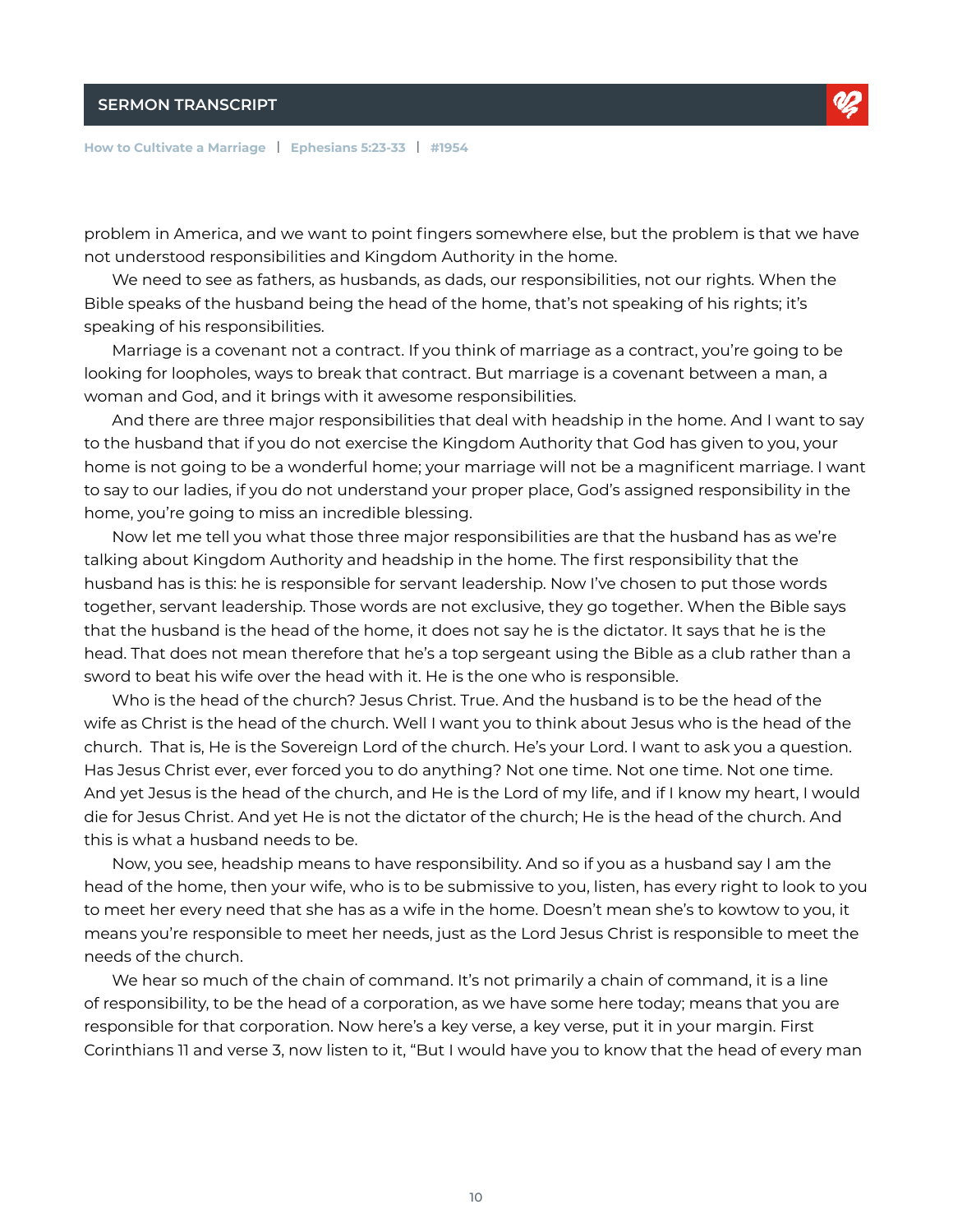

is Christ and the head of the woman is the man, and the head of Christ is God." Now, if you'll put that verse right down along Ephesians 5 verse 23 you'll have it all figured out.

Alright now, listen to what God says. Here's what headship means. Here he speaks of God the Father and God the Son. Do you know anything about Christian theology? If you do, you know that God the Father, God the Son, and God the Holy Spirit are coequal and coeternal. Is that not right? It says of Jesus in Philippians 2 and verse 6, "He thought it not robbery to be equal with God."

Just as husbands and wives are equal, God the Father and God the Son are equal. But the Bible says that, "The head of Christ is God." Does that mean the boss? Does that mean the dictator? There's no need for dictatorship among equals. Where is the Lord Jesus Christ? He is at the right hand of the Father on the throne, and so it is in the home. We need to understand that the submission of the Savior, the Lord Jesus to the Father is not one that comes out of fear or dominion, but it is one that is based in love because of love.

Let me give you another verse now husbands, you say, "Well, I'm the head of the home." Well, good, you ought to be. We're going to explain that in a moment. But put these verses down, Luke chapter 22. And this is absolutely key to Kingdom Authority and to those of you who want authority. Luke 22 verses 25 and 26, "And He said unto them," now Jesus is speaking, "And He said unto them, 'The kings of the Gentiles exercised lordship over them.'" The Gentiles mean the pagans. "'And they that exercise authority upon them are called benefactors.'" Yeah, I'm from the government, I'm here to help you. Now, they're called benefactors. But now notice what Jesus says, "But ye shall not be so, but he that is greatest among you let him be as the younger and he that is chief as he that doth serve." That's the authority, servant leadership. You want to be chief? Learn to be a servant.

The Lord Jesus was a leader that served. John 13 verse 13. Jesus has washed His disciples' feet. I mean, He is their Lord and Master, and He says in verse 13, "Ye call Me Master and Lord and ye say well, for so I am. If I then your Lord and Master have washed your feet ye also ought to wash one another's feet. For I have given you an example that ye should do as I have done unto you." Mister, you want to be head of your home? Wash your wife's feet. That's the way to be the head of the home. Jesus, the Lord and Master, set the example for us.

You see, what is headship? Headship is responsibility assumed. Not primarily a chain of command, it is a line of responsibility. And you stick out your big chest and you say, "Well I'm the head of the home. I know my rights." You may get in trouble.

Marriage rights are like traffic rights. Somebody wrote these words, "Here lies the body of Benjamin May, who died defending the right of way. He was right, dead right as he sped along, but just as dead as if he were wrong." Now, Mister, you can get in serious trouble just sticking out your chest and saying, "I am the head of the home."

Now a home needs a head. And the Bible says that the husband is the head, he has responsibilities. And I've told you before that anything with no head is dead and anything with two heads is a freak. God has put headship in the home and that is the husband's responsibility.

That does not mean at all that the wife is inferior to the husband. Everybody knows that a woman is superior to a man at being a woman. And a man is superior to a woman at being a man.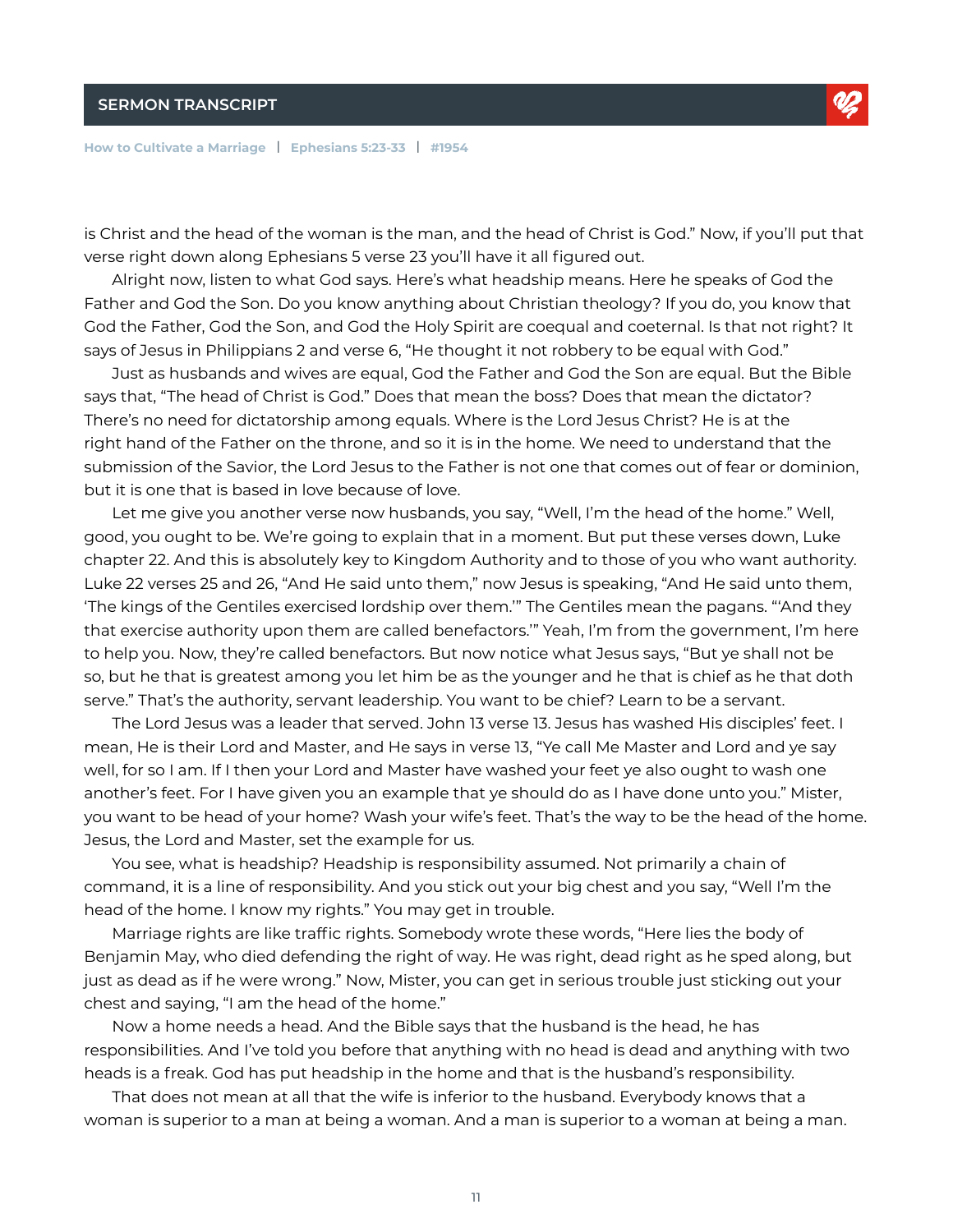#### **SERMON TRANSCRIPT**



But in Christ we're equal. Galatians 3 verse 28, "There's neither Jew nor Greek, neither is there bond nor free, neither is there male or female, for ye are all one in Christ Jesus." One in Christ!

But equality does not mean sameness. Friend, God made them male and female in the beginning. And why did God make us different? That He might make us one, that's why. And the devil under the guise of making us equal has tried to make us the same. But the Bible is against shemen and he-women. A man is a man. A woman is a woman. And God created that and God made us different, but God did not make us unequal.

When the husband is the head of the home, that doesn't mean he's superior to his wife. His wife may be superior to him in many things. My wife is superior to me in many things; I freely confess it. She made much better grades than I made. Serious, of course, she's smart in everything but her choice of men. When I was a teenager, she beat me in a better speaker's tournament; that's church history.

Listen folks, it doesn't mean that one is inferior or one is superior when God has put headship in the home. I watched some football, when the quarterback calls the play that doesn't mean he's superior to the running back. It's just that there has to be somebody to call the plays so you're all going in the same direction. And who says who calls the play? The coach. Who says that the husband is the head of the home? Almighty God. It doesn't mean that the husband is superior, it doesn't mean the wife is inferior, but there must be authority.

Folks, do you know what we're having today? We're having some crazy thing called mutual submission. That is absolute nonsense. Now there are times when you may submit to her and she may submit to you on certain issues. That's not the point. But mutual submission on any point is not submission at all.

Let me tell you what Admiral Rickover had to say. You remember Admiral Rickover and the atomic submarine? I have read this many times, listen to it. He says this concerning authority. He says, "Responsibility is a unique concept. It can only reside and inhere in a single individual. You may share it with others, but your portion is not diminished. You may delegate it, but it's still with you. You may disclaim it, but you cannot divest yourself of it. If you do not recognize it or admit its presence, you cannot escape it. If responsibility is rightfully yours, no evasion or ignorance or passing the blame can shift the burden to someone else. Unless you can point your finger at the man who is responsible when something goes wrong, then you've never had anyone really responsible."

And I'm telling you gentlemen, in the home the responsibility is on the husband, on the husband. And you cannot dodge it. And I have been around long enough to know that the major problem in America today is not feminism and rebellious wives, it is slacker husbands who are not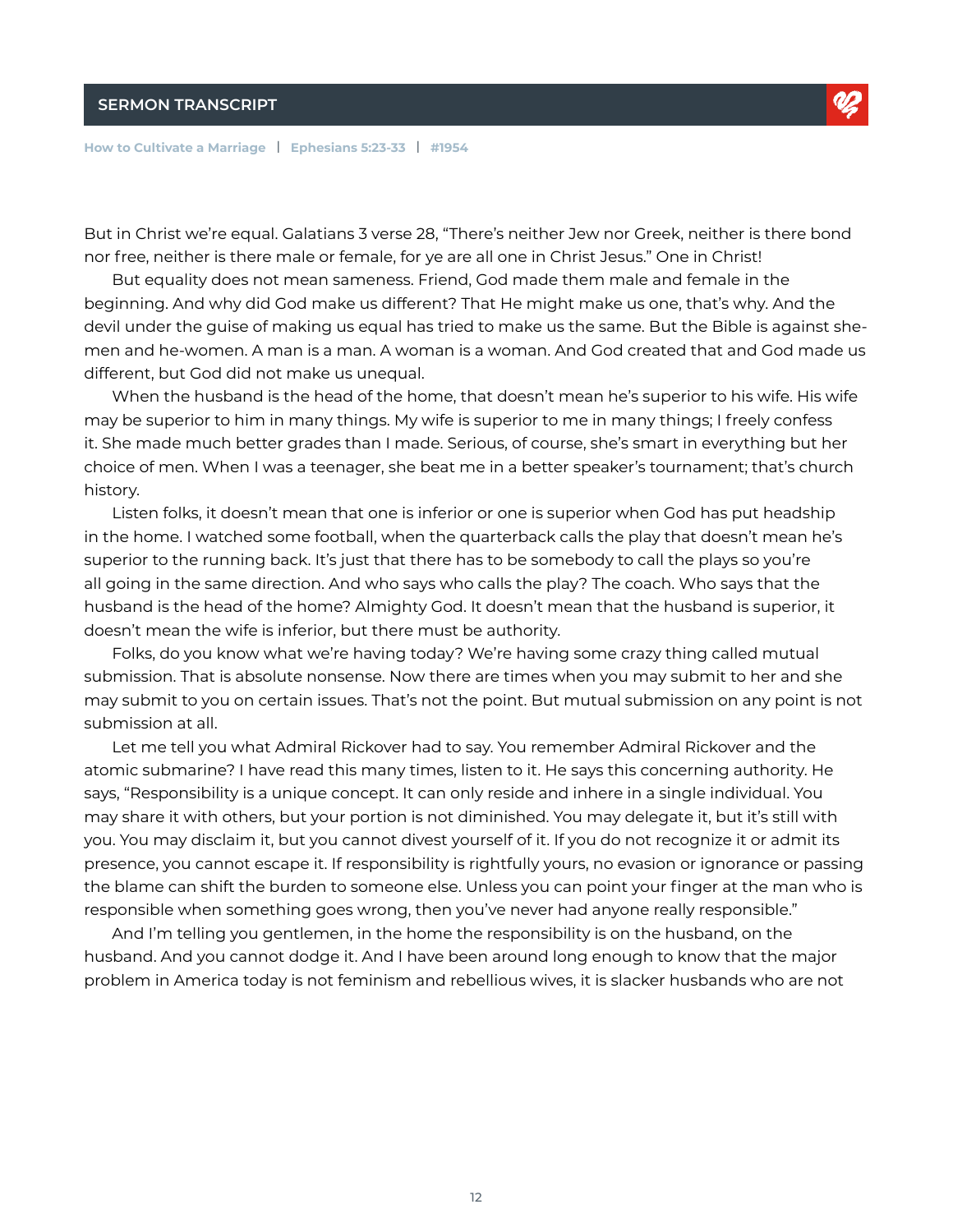

doing what God called them to do. Ephesians 5:23, "For the husband is the head of the wife as Christ is the head of the church," and that is loving, serving leadership. A leader who serves.

But now remember, no man can be the head of his home until he's under the headship of Christ. If he's not willing to be under, what right does he have and what expectation does he have to have the anointing and the power of God to be the husband that God wants him to be?

Here's the second thing he's responsible for. The first thing, serving leadership. Got it? Serving leadership, okay? Here's the second thing: sacrificial love. Now I didn't say just love, I said sacrificial love. I didn't say just leadership, I said serving leadership. What is sacrificial love? Well, how are you to love your wives? Look if you will in Ephesians 5 verse 25, "Husbands, love your wives, as Christ also loved the church, and gave himself for it." That's not mere love, that's sacrificial love. How am I to love Joyce? I am to love Joyce as Jesus loved the church, and He died for the church.

What kind of love is sacrificial love? Well number one, it is passionate love. It is passionate love. When I'm talking about passion, I'm not talking here about sexual passion. That's a part of married love, but I'm talking about something far deeper than that. I'm talking about emotion and commitment that comes from the deepest part of your being.

You are to love sacrificially. That is, there's nothing, nothing too precious for me to give up for my wife, except my relationship with God. Nothing. I'm the pastor of this church, but I wouldn't have to think about it if I had to give up this church or give up Joyce. You can get another pastor. I am her husband. She is my highest love on this Earth apart from the Lord Jesus. Jesus gave Himself up for the church. What does a man owe his wife? Passionate love.

But not only passionate love, purifying love. Look if you will now in Ephesians 5 verses 26 and 27. Why did He do it? "That He might sanctify and cleanse it with the washing of water by the Word; that He might present it to Himself a glorious church, not having spot, or wrinkle, or any such thing; but that it should be holy and without blemish."

Jesus loves the church with a passionate love and with a purifying love. And how is a man to love his wife? What responsibility does he have? Well as Christ is pastor, priest and prophet to the church, the husband is to be prophet, priest and pastor to his wife. He is to intercede for her. He is to teach her. He is to lead her. He is to protect her spiritually.

You know there's something very interesting in the Bible. The Bible says if a woman goes to church and she has some questions, some things about the Bible that she doesn't understand; do you know what the Bible says she is to do? She is to go home and ask her husband what it means. Let me give it to you. Put it in your margin, First Corinthians 14 verse 35, "And if they will learn anything let them ask their husbands at home for it is a shame for women to speak in the church." Doesn't mean they can't utter a peep, doesn't mean they can't sing in the song service, it doesn't mean that they cannot pray. But what he is saying is that God has put male authority in the church and God has put male authority in the home.

That doesn't mean the man is little Lord Haha. But I'll tell you what it does mean; it does mean that a man is to say with Joshua of old in Joshua 24 and verse 15, "As for me and my house, we will serve the Lord." Why did God say, "Go ask your husband?" Well, what would happen today if, if the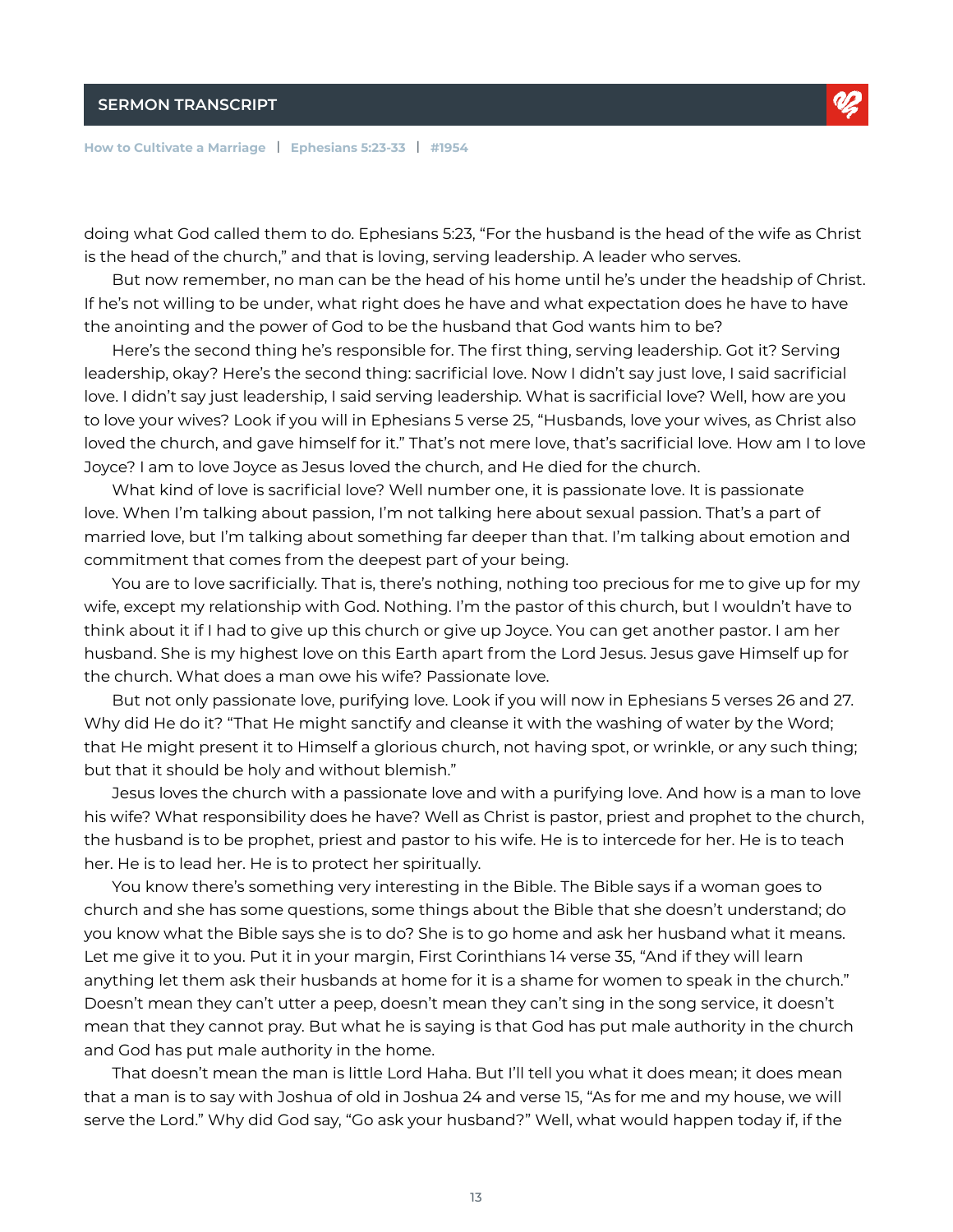

women in America kept asking their husbands, "Darling what does this mean? Tell me that. Teach me this." He'd have to learn wouldn't he?

You think what a release that would be for pastoral counseling. I mean and think how much difficulty that would solve. But you see, God wants to work on your husband, ma'am, and when you go to somebody else to get the answers or when you try to give him the answers, God is saying get out of my line of fire. I'm working on him. I am working on him. He is the one who is to have leadership in the home. He has responsibility. He is to love her passionately. He is to love her purifyingly. My assignment from God is to make Joyce a more radiantly beautiful Christian, just as Jesus is purifying the church.

I'll tell you another way he's to love her: sacrificial love is protecting love. Look if you will in Ephesians 5 verse 28, "So ought men to love their wives as their own body." What do you do with your body? You protect it. A man is sick who does not care for his own body. And a home is sick when the husband does not protect his wife. Peter tells us in First Peter chapter 3 verse 7 that, "The wife is the weaker vessel." Doesn't mean she's inferior. Gold is weaker than steel; it's not inferior. Silk is weaker than blue denim; it's not inferior. It's more refined. It's more fragile. It's more intrinsically beautiful. God made you to be a man of steel. He made her to be an ornament of gold.

But he made her as the weaker vessel. And you need to protect the wife, not only physically. And I've told you before, I'm not the man I used to be and I might not be able to do it, but if you touch my wife, if I can, I'll put you on the ground so quick you won't know what happened. Because God has given me an instinct to protect her. But not only protect her physically, my responsibility is to protect her emotionally and to protect her spiritually.

Did you know, mister, that Satan can't get at your family unless he has to come through you? Because you're the head. You're the door keeper. God made you to keep the garden. That means to protect it. You can't rob a strong man's house except you first bind the strong man. And Satan wants to get at your wife and your children, but if he can go through you, he can get at them easily. But if you stand at your place where God has put you, then you're the protector.

You say, "But wait a minute; I don't have what it takes." I'm glad you recognized that. That's all the more reason that you, as you assume your responsibility, must understand that you have to be under the One who is going to assume His responsibility to take care of you. See, you can't be over until you are under.

Now, here's the fourth thing: sacrificial love is providing love. Look if you will in verse 29 of this same chapter, Ephesians 5, "For no man ever yet hated his own flesh; but he nourishes it," that means he feeds it, "and cherishes it," that means to warm with body heat. That is, he wants to provide her needs, her emotional, physical, spiritual needs. It's providing love.

Now when you're hungry, you want to eat. When you're cold, you want something over you. You're to love your wife as you love your own body because she is a part of you. If you were wise, you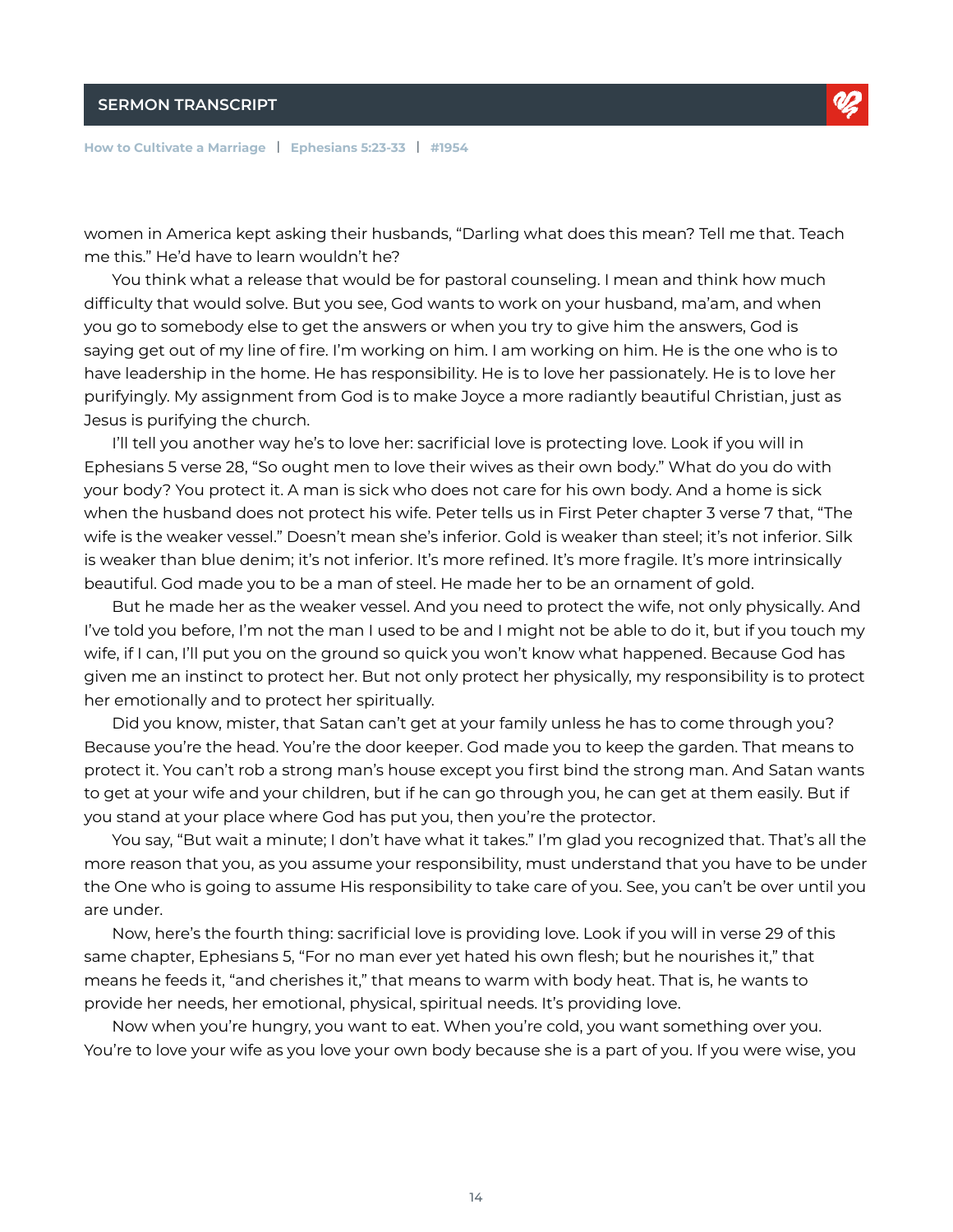

would be good to yourself by taking care of your wife. And the married man who does not meet his wife's needs is committing spiritual and matrimonial suicide.

You are to provide for her emotional needs. And how do you do that? You need to constantly praise her, constantly admire her. Do you know why we have so many women in the work force today? Some need to work and my hat is off to them, my heart is out to them, my prayers are on them. But do you know why many are in the work force rather than taking care of their babies at home? Somebody is saying, "I appreciate you." I mean, just when they get that paycheck it says, well I am worth something. Sir, it is your duty, your joy, your responsibility to give to her that thank you, that emotional paycheck that says, "Sweetheart, thank you. I appreciate what you do."

And it needs to be more than physical traits. Now don't forget, you need to be wise about these physical traits. I mean, you need to say as many nice things as you can. Heard about a guy in a banquet I was at, he said, a wife came out and said, "Husband, does this dress make me look fat?" He said, "No, it's your hips that make you look fat." Now, don't be that way. Be smarter than that.

But I want to tell you something. You need to find those traits, that ornament of a meek and a quiet spirit that God says makes her radiantly beautiful and praise her for that. "Sweetheart, thank you for your patience." "Thank you for your prayer life." "Thank you for the way you love our children." "Thank you for the way that you provide for us and make our home beautiful." Thank her for things over which she can control. And encourage her. Meet her emotional needs. Meet her spiritual needs. That's what God has put you there for.

Now sometimes it's hard to find out when she's talking because women are emotional creatures. I mean, you have to listen to figure out what they're saying. She transmits emotionally and you receive logically, and you're in trouble. Don't figure out what she's saying, figure out what she means. That makes you a detective. Your job is to translate. Now if you men, listen to me for just a few moments, now, just listen to what I'm saying. I'm going to help you to understand a woman 200% better. 200 times 0 is still 0. Don't try and figure them out. Love them! Love them. Your love is to be providing love.

Now here's the last and the final thing. What does responsibility mean? What does headship mean? What does the Bible mean when it says in Ephesians 5 verse 23 that the husband is the head of the wife even as Christ is the head of the church? It means serving leadership. It means sacrificial love.

And it means steadfast loyalty, steadfast loyalty. Look if you will in Ephesians 5 verses 30 to 33, "For we are members of His body, of His flesh, of His bones." He's talking about the church in Christ. And you see that's the reason that woman was made from Adam's side, because He's teaching us that she is a member of our body. Just as the church is taken out of the wounded side of Christ, woman was taken out of the wounded side of man. And so the Bible says, "For this cause shall a man leave his father and his mother, and shall be joined unto his wife, and they two shall be one flesh. This is a great mystery, but I speak concerning Christ and the church. Nevertheless let every one of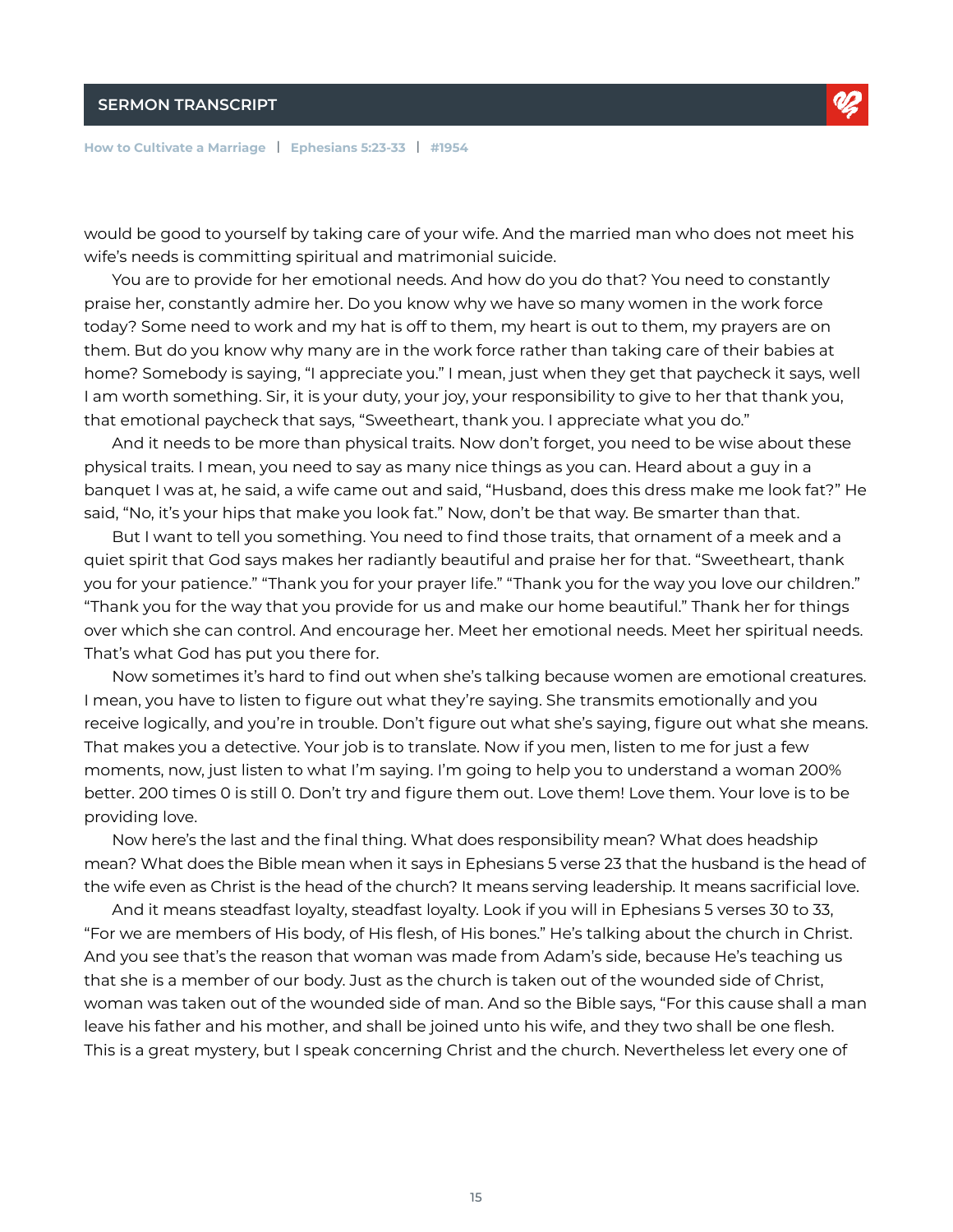#### **SERMON TRANSCRIPT**

#### **How to Cultivate a Marriage** | **Ephesians 5:23-33** | **#1954**

you in particular so love his wife even as himself; and the wife see that she reverence her husband." For this cause a man will leave his father and his mother and cleave unto his wife. Steadfast loyalty.

Now, if you're the head of your wife as Christ is the head of the church, let me ask you a question. Are you ready for it? When is Jesus going to walk out on the church? When is Jesus ever going to walk out on the church? He will not. Amen? What has He said? He has said, "I will never leave you nor forsake you!" Hebrews 13 verse 5.

Today, we have men who stand at the marriage altar and make a holy vow, a covenant, not a contract, a covenant and then they walk out. God have mercy on them. You say, "Well I owe it to myself to be happy." You owe it to God to keep your promise. You owe it to your wife who came to be your wife. You owe it to your children. You say, "Well it'd be better for the children." Why don't you ask the children about that? Why don't you ask the children about that? You say, "Well I have prayed about it and God told me it was alright." You're a liar. God does not transgress His Word! Don't walk out on your wife. Love her as Christ loved the church. The husband is the head of the wife.

Servant leadership. Sacrificial love. Steadfast loyalty. And when we begin to live that way and men get under the authority over them, they can have the authority that God has put under them and wives can submit to a man who is willing to die for her and shows it by the way he lives for her. And homes will be what God wants them to be one more time.

Now folks, this entire chapter, Ephesians chapter 5, listen, comes in the context that tells us to be filled with the Spirit. The only way that you can be that kind of a husband, the only way that I can be that kind of a husband is to be filled with the Spirit. I don't have what it takes. I don't have what it takes, but neither do you. But I'm telling you this, when I give my heart to Jesus Christ and surrender to Him, the Holy Spirit of God, the Holy Spirit of God comes into me and gives me the Spirit of Jesus so I can love like Jesus. Isn't that the way it is? And so to begin with, you've got to give your heart to Jesus so you can give your home to Jesus. Is that not right? That's right.

And He wants to come into your heart right now. So I want you to bow your heads. Heads are bowed and eyes are closed. While heads are bowed and eyes are closed, if you know already that you're saved, there's no ifs, ands, and doubts about it, you know that, then I want you to begin to pray for those who may be around you. I'm going to pray for you right now, right now. Father, I pray that You will help these today who do not yet know You in reality, that today will be the day that they will say an everlasting yes to Jesus Christ. Open their hearts that they might receive the Gospel, the Good News.

And friend, if you want Jesus as your Lord and Savior and Master and Friend and Brother and Guide and Helper, if you want to go to Heaven when you die and you want Heaven in your heart right now, let me help you to pray this prayer. Would you pray like this? "Dear God, I'm a sinner and my sin deserves judgment, but I need mercy. I want to be saved. Jesus, You died to save me and You promised to save me if I would trust You. I do trust You." Tell Him that right now, "I do trust You right now, this moment with all of my heart. Come into my heart, Lord Jesus, come in. Forgive my sin. Save me Lord Jesus, and begin now to make me the person You want me to be. And help me never to be ashamed of You because You died for me. Amen."